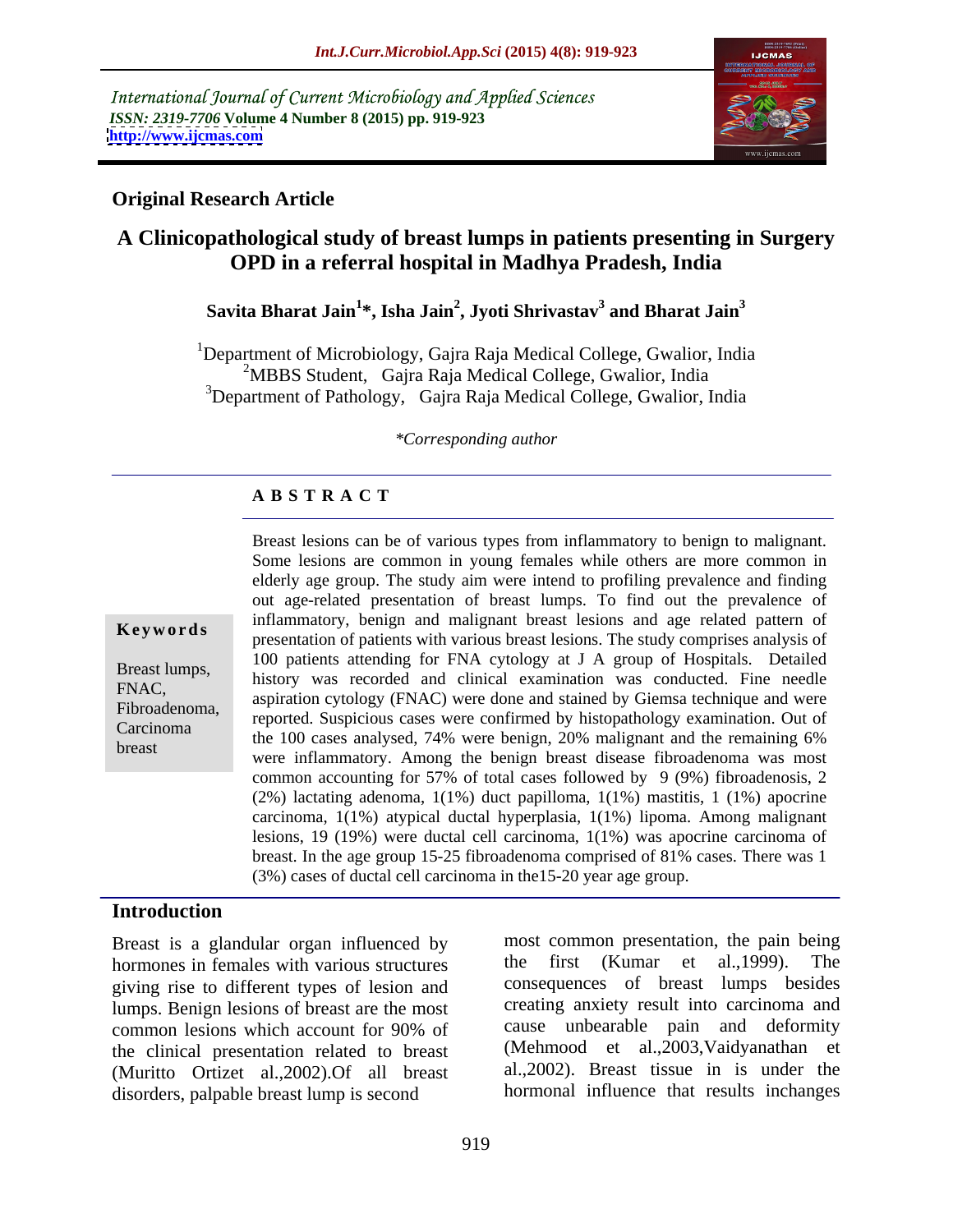throughout reproductive life (Galvan et al 2002, Kaiser et al.,2003). Fibroadenoma of syndrome presented as lump or lumpiness

wherein the pattern and prevalence of breast malignant lesions is 6 cases (6%), 74 cases lesions will provide a guideline for clinicians.The purpose of this study is to analyze breast lesions causing breast lump with special reference to patients younger and older than 30 years of age diagnosed by The youngest patient included in the study fine-needle aspiration (FNA) and to evaluate was 14 years old (fibroadenoma) and the the histology of the cases diagnosed as oldest was 81 years old (ductal carcinoma). suspicious of malignancy in FNA. Early The largest number of cancer breast was diagnosis will help in better management of found in 41-45 year age group accounting the case, reduce undue anxiety of the patient for 6 (30%) cases. The youngest case in benign cases and reduce morbidity and encountered was 24 yrs old and the oldest

The present prospective study was done in line in line of benign container the partner of Pathology. Gaira Raia significantly higher department of Pathology, Gajra Raja significantly higher than malignant Medical College, Gwalior. A total of 100 lumpinessover a period of two months during July 2012 to August, 2012 at J. A. Group of Hospitals of Gajra Raja Medical

findings of history and clinical examination were recorded. Fine needle aspiration cytology (FNAC) was done in patients with geographical areas, and benign breast palnable lump in breast and suspicious diseases are common in developing palpable lump in breast and suspicious lesions. Suspected cases were sent for were analysed by using various statistical suggested that general feach<br>niques breast diseases like

## **Results and Discussion**

the breast is a common cause of a benign The present study included a total of 100 breast lump in premenopausal women patients with breast lumps, out of which 96 (Houssami et al.,2001, Laren et al.,2003). (96%) were females and 4 (4%) were males.<br>Fibrocystic disease is a histological term that The cytological findings are depicted in refers clinically to a large group of table 1. The diagnosis was made after (Siddiqui et al.,2001). (Siddiqui et al.,2001).<br>Gwalior has not undergone any such study by histopathology examination. Overall<br>Gwalior has not undergone any such study incidence of inflammatory, benign and (96%) were females and 4 (4%) were males. The cytological findings are depicted in clinical examination and subsequent FNA cytology and in suspicious cases confirmed by histopathology examination. Overall incidence of inflammatory, benign and (74%), 20 cases (20%) respectively.

# **Age related pattern**

mortality. being 81 yrs old. Gynaecomastia was **Material and Methods** the age of 39, 53 and 61 respectively. diagnosed in 3 male cases who presented at

patients were attended with breast that in Indian rural population the benign symptomatology i.e.,lump, pain or breast diseases are 5 to 10 times more College, Gwalior. common than breast cancers. In present<br>study (2012), benign breast lesions are 4<br>All the cases were included in the study. The times more than cancerous lesions. M. histopathological examination. The data women disregard the breast lump. They techniques. The example of the example of the example of the example of the example of the example of the example of the example of the example of the example of the example of the example of the example of the example of Incidence of benign conditions of breast is significantly higher than malignant conditions. M. Kumar *et al* (2010) asserted common than breast cancers; while Aisha Memon *et al* (2007) referred that in west benign breast lesions are 10 times more common than breast cancers. In present study (2012), benign breast lesions are 4 times more than cancerous lesions. M. Kumar *et al* (2010) observed that incidence of benign breast diseases varies in different geographical areas, and benign breast diseases are common in developing countries but due to lack of education suggested that general features of individual breast diseases like incidence, age distribution, symptoms and palpatory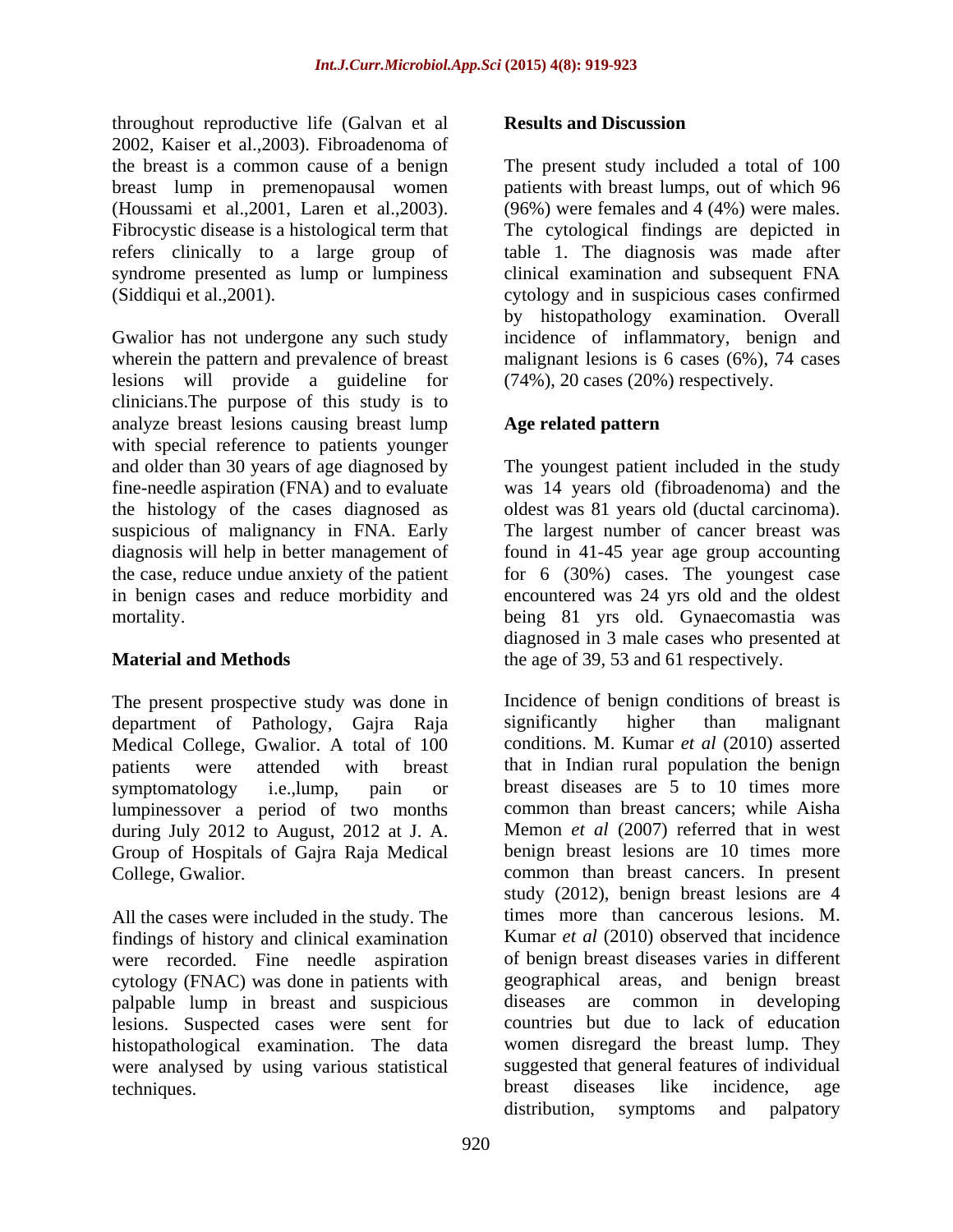findings are very important and beneficiary Illiteracy, social taboo, unawareness prognosis. resulting into delay in diagnosis in both

for the management of these lesions. malignant lesions is associated with poor benign and malignant lesions. Such delay in prognosis.

| Lesion                            | <b>Cases</b> |
|-----------------------------------|--------------|
| Fibroadenoma                      | 57(57%)      |
| Ductal cell carcinoma             | 19(19%)      |
| Fibroadenosis/fibrocystic disease | $9(9\%)$     |
| Gynaecomastia                     | 3(3%)        |
| Abscess                           | 3(3%)        |
| Tubercular abscess                | 2(2%)        |
| Lactating adenoma                 | 2(2%)        |
| Duct papilloma                    | $1(1\%)$     |
| Mastitis                          | $1(1\%)$     |
| Apocrine carcinoma                | $1(1\%)$     |
| Atypical ductal hyperplasia       | $1(1\%)$     |
| Lipoma                            | $1(1\%)$     |
| Mastitis                          | $1(1\%)$     |

# **Table.1** Cytological findings

# **Fig.2** Age wise distribution of benign, malignant and inflammatory lesions

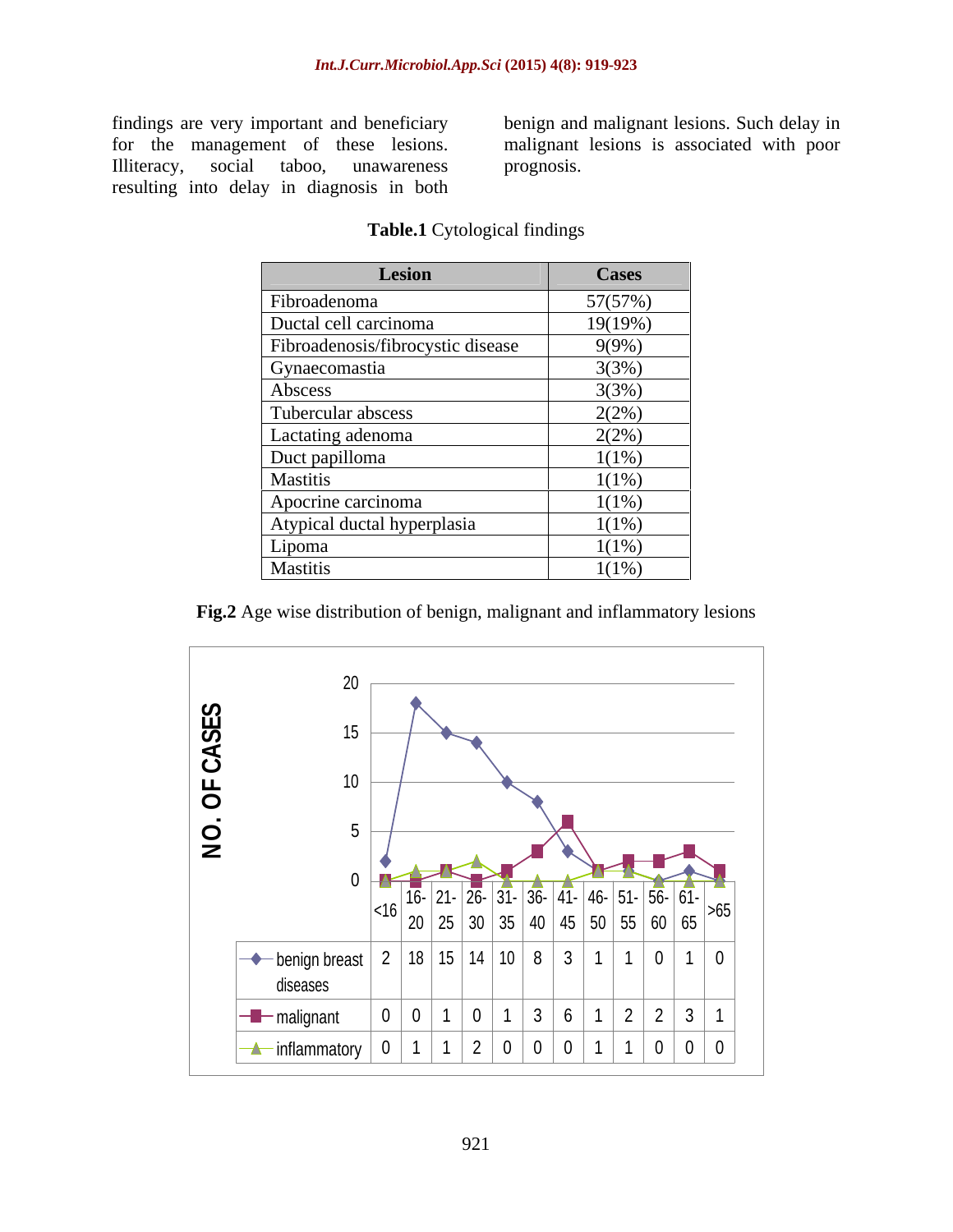Aisha Memon et *et al* (2007) described total which is quite less in number as compared to Trivandrum it was  $2.05\%$  (1 in 50) the study conducted by Adesunkanmi *et al* benign breast lumps. In present study (2012), benign lesions (including 6% inflammatory cases) were found in 80%

on cytological grounds, on further study out malignant in a study of Pradhan *et al* (2008) in Nepal. In another study reported from Nigeria, malignant lesions were diagnosed approximately 40% by Mayun *et al* (2008). In our study, we found 20 (20%) cases

population. With contrast to this Asian incidence as in Japan 31.1, China 26.5, India (5%) was apocrine carcinoma. Maximum reported life time risk (0 to 74 years) of

58.8% benign cases in a series of 500 cases 30), Chennai 2.4% (1 in 42) and in (2001) in Nigeria where 87.2% patients had breast cancers in Mumbai was 3.3% (1 in Trivandrum it was 2.05% (1 in 50) respectively. In US life time risk of developing breast cancer during entire span of life is 1in 8 i.e., 12.5% ( Parkin *et al* 1997).

cases. Therefore, our findings were similar Kelsay *et al* (1993) reported that breast to results of Adesunkanmi *et al* (2001). cancer is 100 times more common in women Vissa Shanthi *et al* (2011) studied 100 breast increases with age, more common in urban lesions and found 28% malignant pathology of 28 cases 23 cases were diagnosed as apart from genetic causes, change in life ductal cell carcinoma, 2 as lobular style is responsible for increase in incidence carcinoma, 1 as medullary carcinoma, 1 as of malignant breast lesions. In present study, malignant Phyllodes and 1 case was found out of 100 cases, 20 cases were malignant. to be mucinous carcinoma respectively. It Reason for such findings is possibly that, was observed that upto 15.5% cases were these are tertiary referral hospital data and than in men. The incidence of breast cancer population and in women of higher socio economic group. They also suggested that breast malignant cases are referred to medical college hospital from large surrounding rural, suburban and urban population.

malignant 19 (95%) cases of which Out of 100 cases, 74(74%) were benign comprising ductal cell carcinoma and 1(5%) lesions and 20 (20%) malignant and 6 (6%) case of apocrine carcinoma. were of inflammatory pathology. Benign to Mortality and incidence is relatively lower as 4:1. Most common benign lesion was in developing countries and other parts of fibroadenoma77.02% (57% of all lesions). globe in comparison to western population Eight cases (14.03%) were bilateral, 6 (Khan *et al* 2003). Balkrishna BYeole *et al* cases(10.52%) had multiple fibroadenoma, 6 (2003) in an epidemiological study compared the breast cancer incidence of fibroadenoma. Other benign lesions were various countries and found that incidence fibroadenosis, 9 cases (12.16%), lactating rates were very high in developed countries. adenoma 2cases (2.7%), lipoma ,duct The highest incidence was reported in papilloma, atypical ductal hyperplasia 1 case European population living in Zimbabwe i.e. each (1.35%). Out of 100, total 4 male 122.7 in 1 lac population. In US, non- breast lumps were found, out of which 3 Hispanic whites had a rate of 86.2 per 1 lac (75%) were gynaecomastia and 1(25%) was population has comparatively lower (95%) were ductal cell carcinoma and 1 (Mumbai) 28.2 per 1 lac population. number of cancer patients were found in the Balkrishna B Yeole *et al* (2003) also malignant breast disease ratio was calculated cases (10.52%) were recurrent fibroadenosis. Out of 20 malignant cases, 19 (5%) was apocrine carcinoma. Maximum 41-45 yea age group.